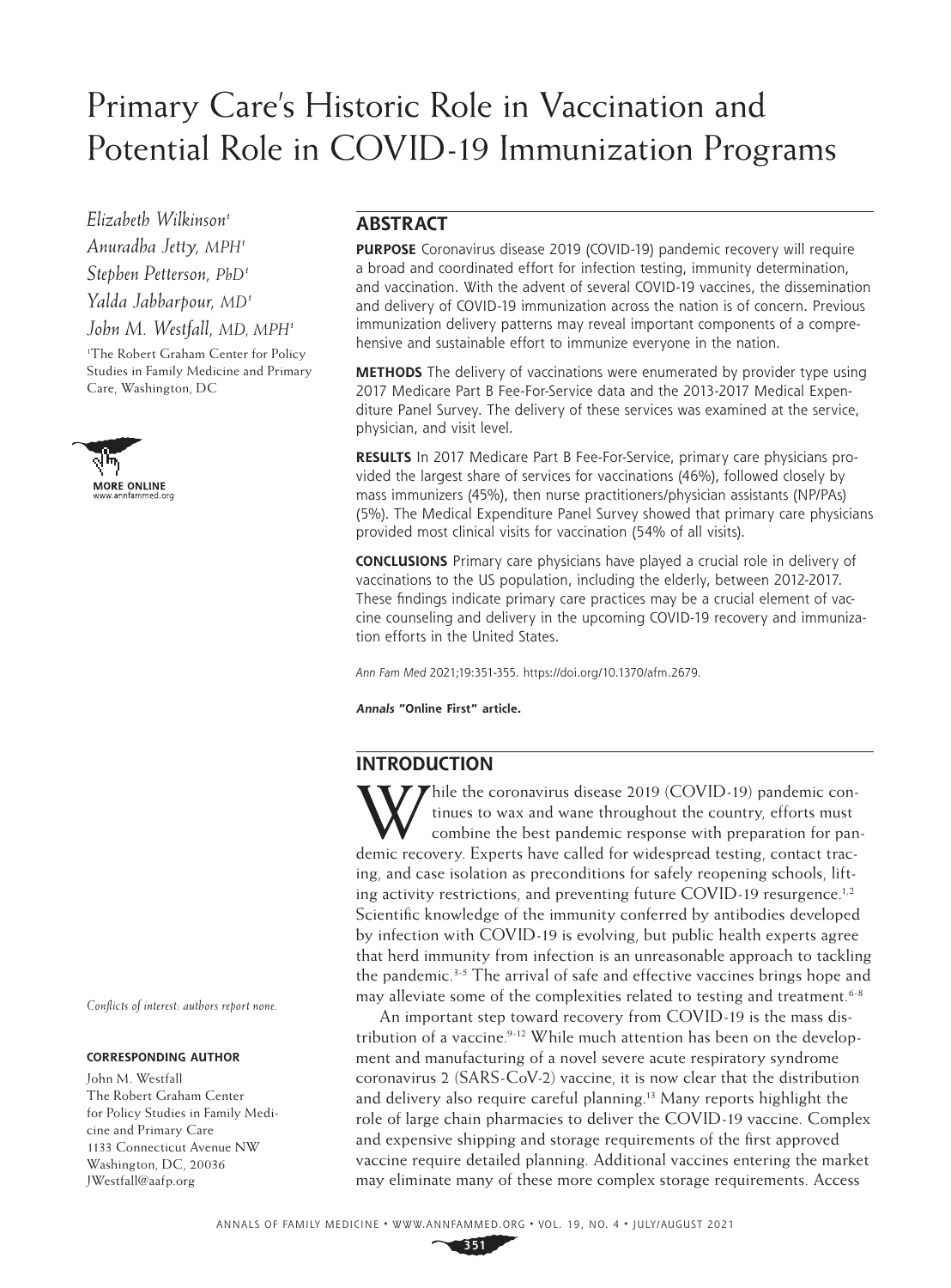to the vaccination in large population centers as well as remote rural areas will require use of current and novel networks to reach adequate herd immunity levels.

Even if the United States is able to appropriately deliver the COVID-19 vaccine to all communities, vaccine hesitancy may slow herd immunity. A recent Kaiser Family Foundation survey found that over a quarter of adults in the United States are hesitant to get the COVID-19 vaccine, and this proportion is much higher in certain populations and geographies.<sup>14</sup> Without appropriate counseling about the vaccine, the potential for recovery is hampered. Surveys have shown that the most trusted source of information on the COVID-19 and other vaccines is a patient's own doctor or health care provider.<sup>15</sup> But no studies, to our knowledge, have quantified where patients have historically received their vaccines.

This study examines the role of primary care physicians and other providers in delivering vaccinations in the United States. We used 2 main data sets to create an in-depth analysis of services delivered to the Medicare Part B Fee-For-Service (FFS) beneficiary population, followed by analysis of the Medical Expenditure Panel Survey to determine delivery patterns for immunizations among all age groups. The combination of these 2 data sets provides a robust analysis of a representative sample of adults of all ages living in the United States. Historic immunization delivery patterns may shed light on provider capacity for rapid deployment of COVID-19 vaccine counseling and delivery.

#### **METHODS**

#### **Medicare Fee-For-Service**

This study uses Centers for Medicare and Medicaid Services (CMS) 2017 Medicare Provider Utilization and Payment Data: Physician and Other Supplier Public Use File (PUF) and CMS National Plan and Provider Enumeration System (NPPES) August 2017 Quarter 3 Update. The Physician and Other Supplier PUF includes services provided to beneficiaries enrolled in Medicare Part B FFS in 2017 at the provider level. We linked the data files using National Provider Identifier (NPI) and geocoded providers' addresses at the county level using NPPES. We calculated vaccination services by provider type and county. We categorized primary care physicians (PCPs) in the Medicare PUF using the standard method that includes family practice, general practice, geriatric medicine, or internal medicine. "Mass immunizers" include drugstore and grocery chains as well as community pharmacies and were identified using the provider terms of centralized flu, mass immunizer roster biller, pharmacy, or public health or welfare

agency. The Medicare PUF does not differentiate internal medicine physicians that are specialists from those that practice general internal medicine. The Medicare PUF includes non-physician provider types of physician assistant (PA), nurse practitioner (NP), and certified clinical nurse specialist, but does not provide specialty of PAs or NPs.

We used Healthcare Common Procedure Coding System (HCPCS) code descriptions to identify services in the Medicare PUF. To be included as a vaccination service, the description must have contained "vaccine" or "vaccination" and not have contained "detection" (Supplemental Table 1, available at [https://](https://www.AnnFamMed.org/lookup/suppl/doi:10.1370/afm.2679/-/DC1) [www.AnnFamMed.org/lookup/suppl/doi:10.1370/](https://www.AnnFamMed.org/lookup/suppl/doi:10.1370/afm.2679/-/DC1) [afm.2679/-/DC1\)](https://www.AnnFamMed.org/lookup/suppl/doi:10.1370/afm.2679/-/DC1).

#### **Medical Expenditure Panel Survey**

We merged medical conditions, office-based, outpatient and consolidated files from the Medical Expenditure Panel Survey (MEPS) to enumerate services delivered in office-based and outpatient visits in 2013 through 2017. We used multiple years to assure adequate sample size. MEPS provides nationally representative estimates of health care services and expenditures for adults of all ages. We used questions related to reasons for visit from the office-based and outpatient files to identify visits for vaccination (Supplemental Table 2, available at [https://www.AnnFamMed.](https://www.AnnFamMed.org/lookup/suppl/doi:10.1370/afm.2679/-/DC1) [org/lookup/suppl/doi:10.1370/afm.2679/-/DC1\)](https://www.AnnFamMed.org/lookup/suppl/doi:10.1370/afm.2679/-/DC1). We included physicians with specialties of family medicine, internal medicine, pediatrics, and geriatrics in the PCP category in MEPS. We calculated the number and proportion of visits for vaccinations seen by PCPs, NP/PAs and other non-physician providers using survey weights averaged over the 5 years pooled from 2013-2017 which result in a nationally representative sample for 1 year.

A Medicare "service" is a unique billing code, and a clinical encounter might include multiple "services." While MEPS uses different terminology for clinical care (visit, encounter, service), we used the term "visit" to represent any clinical encounter that included a vaccination. For MEPS, these visits might include multiple services, but each visit is only counted once. We used Stata version 16.0 (Stata Corp) for analysis. Percentages are rounded to the nearest whole number.

#### **RESULTS**

#### **Medicare Fee-For-Service**

There were over 2.4 billion services included in the 2017 Medicare Physicians and Other Supplier PUF including nearly 34.3 million vaccinations (Table 1). There were 1,032,911 unique clinical providers of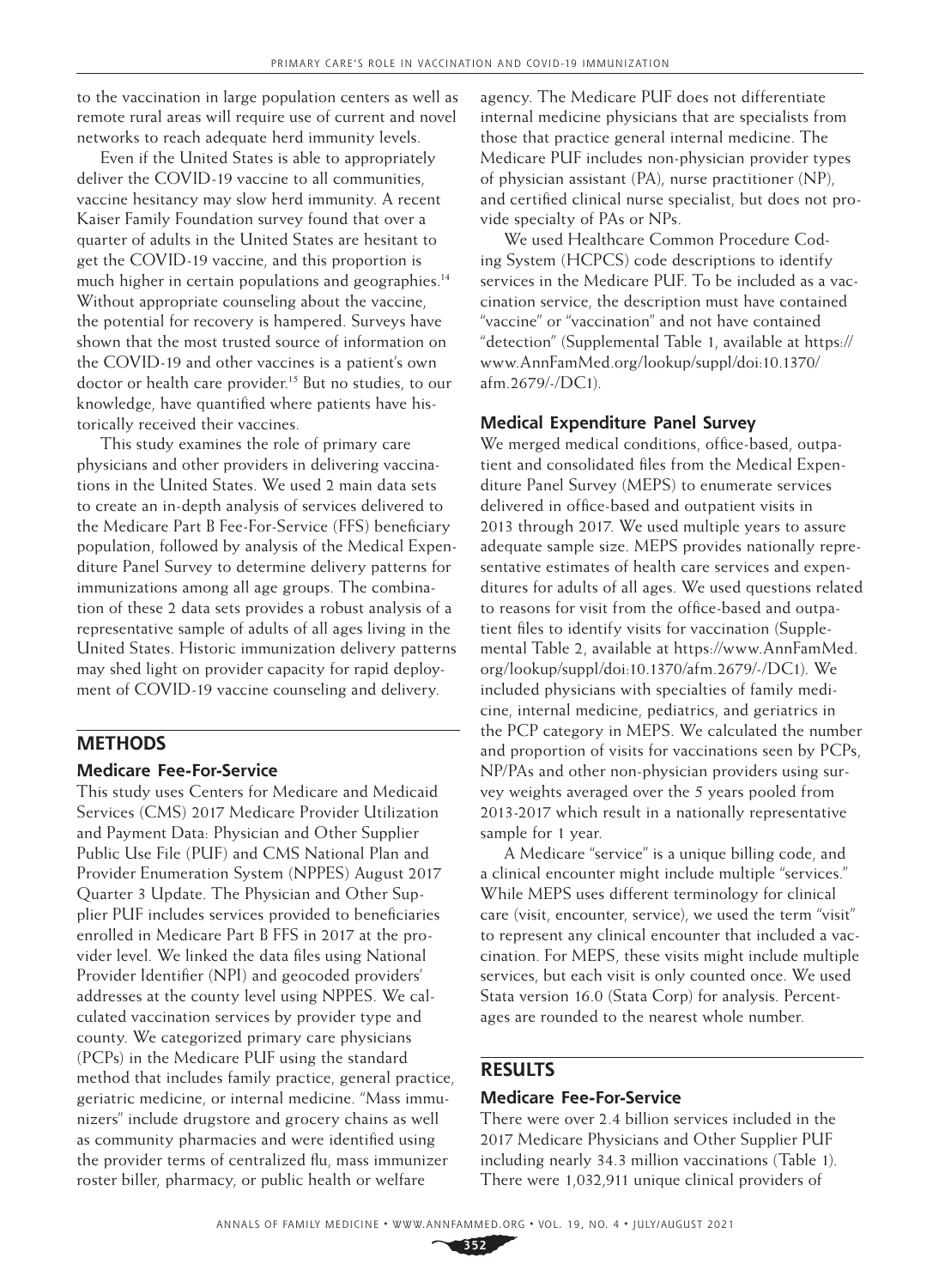|                                     | <b>Total Number</b><br>of Services |               |           | Unique<br><b>Providers</b> |            | Vaccination   |         | <b>Unique Vaccine</b><br><b>Providers</b> |  |
|-------------------------------------|------------------------------------|---------------|-----------|----------------------------|------------|---------------|---------|-------------------------------------------|--|
| <b>Provider Type</b>                | n                                  | $\frac{0}{0}$ | n         | $\frac{0}{0}$              | n          | $\frac{0}{0}$ | n       | $\frac{0}{0}$                             |  |
| Mass immunizer                      | 15,476,697                         | 0.6           | 40,246    | 3.9                        | 15,474,448 | 45.2          | 40,242  | 26.7                                      |  |
| Centralized flu                     | 6,382,129                          | 0.3           | 9,793     | 1.0                        | 6,382,129  | 18.6          | 9,793   | 6.5                                       |  |
| Mass immunizer roster biller        | 8,979,771                          | 0.4           | 30,144    | 2.9                        | 8,978,511  | 26.2          | 30,142  | 20.0                                      |  |
| Pharmacy                            | 7.484                              | 0.0           | 29        | 0.0                        | 6,564      | 0.0           | 27      | 0.0                                       |  |
| Public health or welfare agency     | 107,313                            | 0.0           | 280       | 0.0                        | 107,244    | 0.3           | 280     | 0.2                                       |  |
| Primary care physician              | 315,693,224                        | 13.1          | 183,475   | 17.8                       | 15,834,619 | 46.2          | 77,627  | 51.4                                      |  |
| Family practice                     | 122,477,653                        | 5.1           | 81,809    | 7.9                        | 7,704,970  | 22.5          | 41,777  | 27.7                                      |  |
| General practice                    | 6,989,241                          | 0.3           | 4,943     | 0.5                        | 198,196    | 0.6           | 1,264   | 0.8                                       |  |
| Geriatric medicine                  | 2,442,902                          | 0.1           | 1,811     | 0.2                        | 87,031     | 0.3           | 478     | 0.3                                       |  |
| Internal medicine                   | 183,783,428                        | 7.6           | 94,912    | 9.2                        | 7,844,422  | 22.9          | 34,108  | 22.6                                      |  |
| NP/PA/CCNS                          | 102,676,780                        | 4.3           | 171,180   | 16.6                       | 1,592,519  | 4.7           | 20,861  | 13.8                                      |  |
| Certified clinical nurse specialist | 949,837                            | 0.0           | 1.979     | 0.2                        | 3.897      | 0.0           | 40      | 0.0                                       |  |
| Nurse practitioner                  | 63,649,600                         | 2.6           | 104,098   | 10.1                       | 1,198,546  | 3.5           | 15,391  | 10.2                                      |  |
| Physician assistant                 | 38,077,343                         | 1.6           | 65,103    | 6.3                        | 390,076    | 1.1           | 5,430   | 3.6                                       |  |
| Clinical laboratory                 | 314,641,419                        | 13.1          | 2,838     | 0.3                        | 126        | 0.0           | 3       | 0.0                                       |  |
| Other                               | 1,662,710,608                      | 69.0          | 635,172   | 61.5                       | 1,364,870  | 4.0           | 12,161  | 8.1                                       |  |
| Total                               | 2,411,198,729                      | 100           | 1,032,911 | 100                        | 34,266,581 | 100           | 150,894 | 100                                       |  |

| Table 1. Medicare Part B Fee-For-Service Billable Services and Vaccinations by Provider Type, 2017 |  |  |  |
|----------------------------------------------------------------------------------------------------|--|--|--|
|----------------------------------------------------------------------------------------------------|--|--|--|

 $CCNS =$  certified clinical nurse specialist;  $NP =$  nurse practitioner;  $PA =$ physician assistant.

Note: Source: Centers for Medicare and Medicaid Services Medicare Provider Utilization and Payment Data: Physician and Other Supplier Public Use, 2017; Centers for Medicare and Medicaid Services National Provider Payment Enumeration System, August 2017 Quarter 3 Update.

which 150,894 (15%) delivered vaccinations. Overall, PCPs provided the most vaccinations (46%), followed closely by mass immunizers (45%), then NP/PAs (5%).

An examination of vaccinations at the county level showed that PCPs administered between 25% to 50% of vaccinations in the majority of counties in Medicare Part B FFS in 2017. Additionally, there were clusters of counties that had over 50% of vaccinations provided by PCPs throughout states such as Louisiana, Pennsylvania, and Massachusetts [\(Supplemental Figure 1](https://www.AnnFamMed.org/lookup/suppl/doi:10.1370/afm.2679/-/DC1)).

#### **Medical Expenditure Panel Survey**

There were an average 69.7 million vaccination visits in office-based settings in the United States per year, according to the 2013-2017 MEPS (Table 2). The majority of visits for vaccinations were with PCPs (53.6%).

#### **DISCUSSION**

Historically, primary care practice has played an important role in vaccine delivery. Because many patients have received their vaccines from their primary care practice, these same practices may play a crucial role in the COVID-19 immunization dissemination and delivery. Whether primary care physicians provide the vaccine, or only provide immunization counseling, their role may help assure successful

delivery of the COVID-19 vaccines to communities across the nation, including rural and remote communities. In addition to physically administering vaccinations, PCPs can provide clinical and personal support to enable patients to understand their current COVID-19 immunologic status, how that may impact their vaccine decisions, and to counter vaccine hesitancy and misinformation.<sup>16</sup> Manufacturers already deliver vaccines and Medicare has individual provider and practice billing information for primary care practices that provide vaccines, therefore, a distribution list

#### **Table 2. Vaccination Visits by Provider Type in Medical Expenditure Panel Survey, 2013-2017**

| <b>Provider Type</b>                                       | <b>Vaccination Visits</b><br>No., Weighted (%) |  |  |  |
|------------------------------------------------------------|------------------------------------------------|--|--|--|
| Primary care physicians                                    | 37,332,602 (53.6)                              |  |  |  |
| Family medicine                                            | 13,618,734 (19.5)                              |  |  |  |
| Internal medicine                                          | 2,971,356 (4.3)                                |  |  |  |
| Pediatrics                                                 | 20,664,522 (29.6)                              |  |  |  |
| Geriatrics                                                 | 77,990 (0.1)                                   |  |  |  |
| NP/PA                                                      | 15,584,875 (22.4)                              |  |  |  |
| Non-primary care physician                                 | 7,859,141 (11.3)                               |  |  |  |
| Other nonphysician                                         | 8,934,141 (12.8)                               |  |  |  |
| Total                                                      | 67,299,316 (100)                               |  |  |  |
| $NP$ = nurse practitioner; $PA$ = physician assistant.     |                                                |  |  |  |
| Note: Source: Medical Expenditure Panel Survey, 2013-2017. |                                                |  |  |  |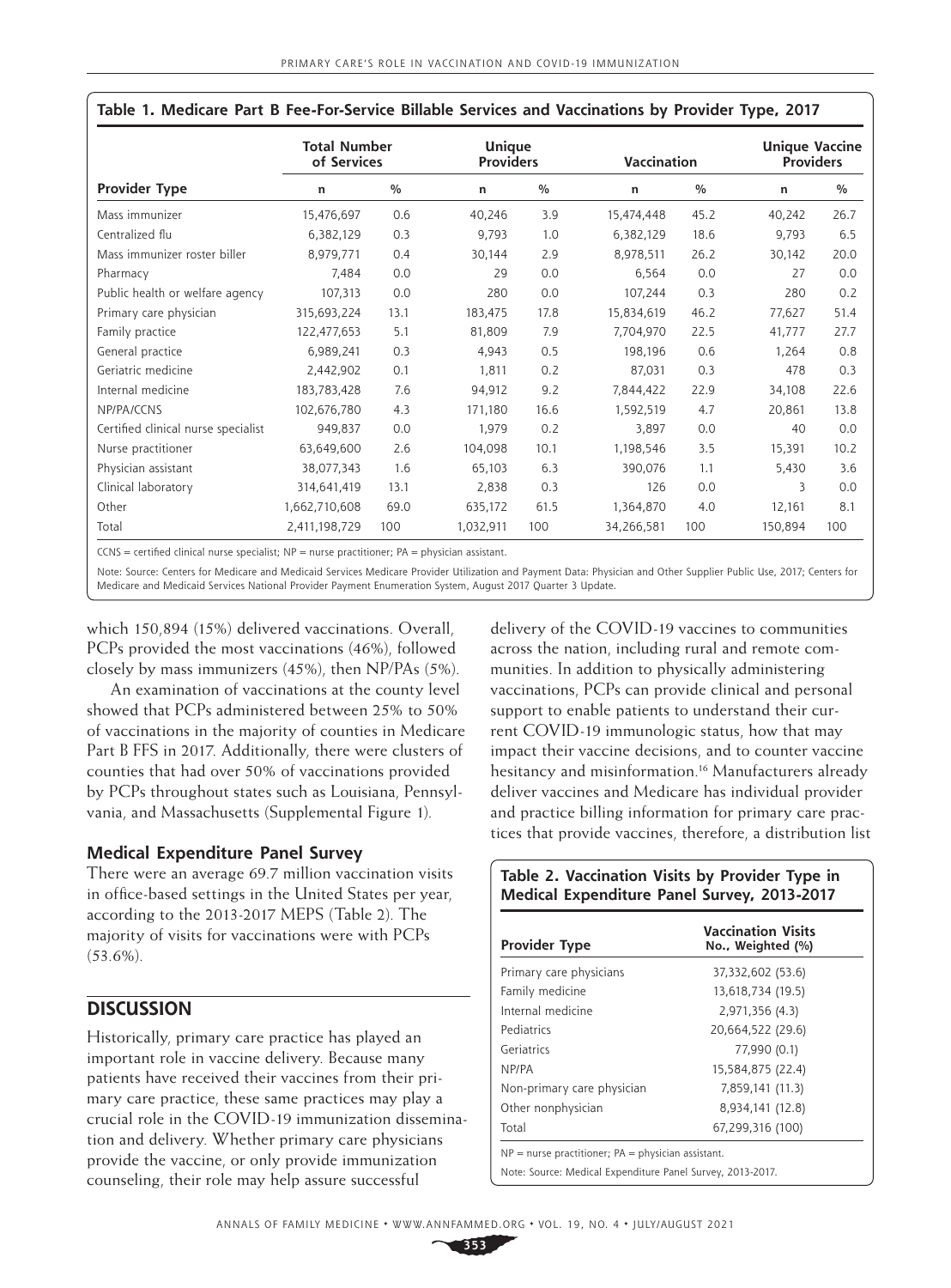is ready-made. Using the current vaccine delivery in primary care may greatly improve COVID-19 vaccine distribution.

Given the political nature of the COVID-19 pandemic, including the vaccine development and approval process, there is a high level of distrust in the COVID-19 vaccine.<sup>17</sup> The new vaccines may face more vaccine hesitancy, misinformation, and refusal than other vaccines. Primary care physicians are often considered a trusted source of medical information. And, based on the historic immunization data, are evidently a trusted source for vaccine information. In addition to delivering the actual vaccine, primary care practices may play an even more important role in vaccine counseling, building local community trust, and serving as a source of scientific knowledge about the COVID-19 vaccine.

The COVID-19 pandemic has not affected all populations equally—the Medicare Fee-For-Service (FFS) beneficiary population, comprised of over 40 million people who are mostly aged 65 years and over, is disproportionately at risk for complication and death due to COVID-19.<sup>17,18</sup> Delivering vaccinations to this older population is essential for mitigating the most devastating consequences of the virus. Closer examination of the provision of these services by patient race and ethnicity, while beyond the scope of this paper, is also critical, as the COVID-19 pandemic has disproportionately affected Black, Latino, and Indigenous American persons, who also experience lower rates of vaccination and higher likelihoods of concurrent COVID-19 risk factors.19-23

The Medicare PUF used in this study does not allow for the identification of the originating provider who may have referred to a mass immunizer or other facility for vaccination. Additionally, the Medicare PUF limits aggregation of services to providers with 10 or more beneficiaries per HCPCS code. Further, the use of county-level data does not account for beneficiaries who traveled across counties to receive a service.

The Medical Expenditure Panel Survey is based on self-reported patient data and is subject to recall bias; however, one-third of the sample is validated using a sample of providers and delivery sites. Its non-institutionalized civilian population sample may not reflect the vaccination rates of the entire US population. MEPS is widely used and considered a reliable source for health services research.

None of the data sets allow for differentiating specialist internal medicine from general internal medicine, nor do they provide the level of detail necessary to determine specialty of NP/PAs or if NP/PAs may have been ordering immunizations but billing under a physician code. In addition, NPs could not be distinguished from nurses since MEPS groups these

clinicians into a single category. Therefore, these data may overestimate the contribution of vaccination by general internal medicine and underestimate the contribution of vaccination by NP/PAs.

Primary care physicians deliver preventive care as well as address acute and chronic medical needs. They are equipped to provide clinical guidance to help patients interpret results from COVID-19 testing and immunity determinations and answer vaccine questions. Given its historic role in immunization counseling and vaccine delivery, primary care, in concert with public health agencies and community health organizations, is essential for immediate and sustainable population health efforts to address COVID-19 recovery.

#### **To read or post commentaries in response to this article, go to [https://www.AnnFamMed.org/content/19/4/351/tab-e-letters.](https://www.Ann​Fam​Med.org/content/19/4/351/tab-e-letters) Key words:** vaccination; public health; primary care; Medicare; COVID-19

Submitted August 27, 2020; submitted, revised, January 22, 2021; accepted February 1, 2020.

**Supplemental materials:** Available at [https://www.AnnFamMed.](https://www.AnnFamMed.org/lookup/suppl/doi:10.1370/afm.2679/-/DC1) [org/lookup/suppl/doi:10.1370/afm.2679/-/DC1.](https://www.AnnFamMed.org/lookup/suppl/doi:10.1370/afm.2679/-/DC1)

#### **References**

- 1. Centers for Disease Control and Prevention. Implementation of mitigation strategies for communities with local COVID-19 transmission. Published 2020. [https://www.cdc.gov/coronavirus/2019-ncov/](https://​www.cdc.gov/coronavirus/2019-ncov/downloads/community-mitigation-strategy.pdf) [downloads/community-mitigation-strategy.pdf](https://​www.cdc.gov/coronavirus/2019-ncov/downloads/community-mitigation-strategy.pdf)
- 2. Begley S. Many states short of Covid-19 testing levels needed for reopening. STAT. Published Apr 27, 2020. Accessed Jun 10, 2020. [https://www.statnews.com/2020/04/27/coronavirus-many-states](https://www.statnews.com/2020/04/27/coronavirus-many-states-short-of-testing-levels-needed-for-safe-reopening/)[short-of-testing-levels-needed-for-safe-reopening/](https://www.statnews.com/2020/04/27/coronavirus-many-states-short-of-testing-levels-needed-for-safe-reopening/)
- 3. Zhao J, Yuan Q, Wang H, et al. Antibody responses to SARS-CoV-2 in patients with novel coronavirus disease 2019. *Clin Infect Dis*. 2020;71(16):2027-2034. <https://doi.org/10.1093/cid/ciaa344>
- 4. Dan JM, Mateus J, Kato Y, et al. Immunological memory to SARS-CoV-2 assessed for up to 8 months after infection. *Science*. 2021: eabf4063. [https://doi.org/10.1126/science.abf4063.](https://doi.org/10.1126/science.abf4063)
- 5. World Health Organization. Coronavirus disease (COVID-19): herd immunity, lockdowns and COVID-19. Published Dec 2020. Accessed Jan 21, 2021. [https://www.who.int/news-room/q-a-detail/](https://​www.who.int/news-room/q-a-detail/herd-immunity-lockdowns-and-covid-19) [herd-immunity-lockdowns-and-covid-19](https://​www.who.int/news-room/q-a-detail/herd-immunity-lockdowns-and-covid-19)
- 6. Cassidy CA, Matthew P, Dearen J, Forster NAP. Most states fall short of coronavirus testing thresholds. *AP NEWS*. Published May 2, 2020. Accessed Jun 10, 2020. [https://apnews.com/64a594728f6e36480ee](https://​apnews.com/64a594728f6e36480ee38cc1502436cc) [38cc1502436cc](https://​apnews.com/64a594728f6e36480ee38cc1502436cc)
- 7. Sutton D, Fuchs K, D'Alton M, Goffman D. Universal screening for SARS-CoV-2 in women admitted for delivery. *N Engl J Med*. 2020; 382(22):2163-2164. <https://doi.org/10.1056/NEJMc2009316>
- 8. Office of the Assistant Secretary for Health. SARS-CoV-2 (COVID-19) fact sheet. Published May 22, 2020. Accessed Jun 10, 2020. [https://www.cdc.gov/coronavirus/2019-ncov/downloads/OASH-nasal](https://​www.cdc.gov/coronavirus/2019-ncov/downloads/OASH-nasal-specimen-collection-fact-sheet.pdf)[specimen-collection-fact-sheet.pdf](https://​www.cdc.gov/coronavirus/2019-ncov/downloads/OASH-nasal-specimen-collection-fact-sheet.pdf)
- 9. Lurie N, Saville M, Hatchett R, Halton J. Developing Covid-19 vaccines at pandemic speed. *N Engl J Med*. 2020;382(21):1969-1973. <https://doi.org/10.1056/NEJMp2005630>
- 10. Soucheray S. Fauci: Vaccine at least year away, as COVID-19 death toll rises to 9 in Seattle. Center for Infectious Disease Research and Policy. Published Mar 3, 2020. Accessed Jun 10, 2020. [https://www.cidrap.umn.edu/news-perspective/2020/03/](https://www.cidrap.umn.edu/news-perspective/2020/03/fauci-vaccine-least-year-away-covid-19-death-toll-rises-9-seattle) [fauci-vaccine-least-year-away-covid-19-death-toll-rises-9-seattle](https://www.cidrap.umn.edu/news-perspective/2020/03/fauci-vaccine-least-year-away-covid-19-death-toll-rises-9-seattle)